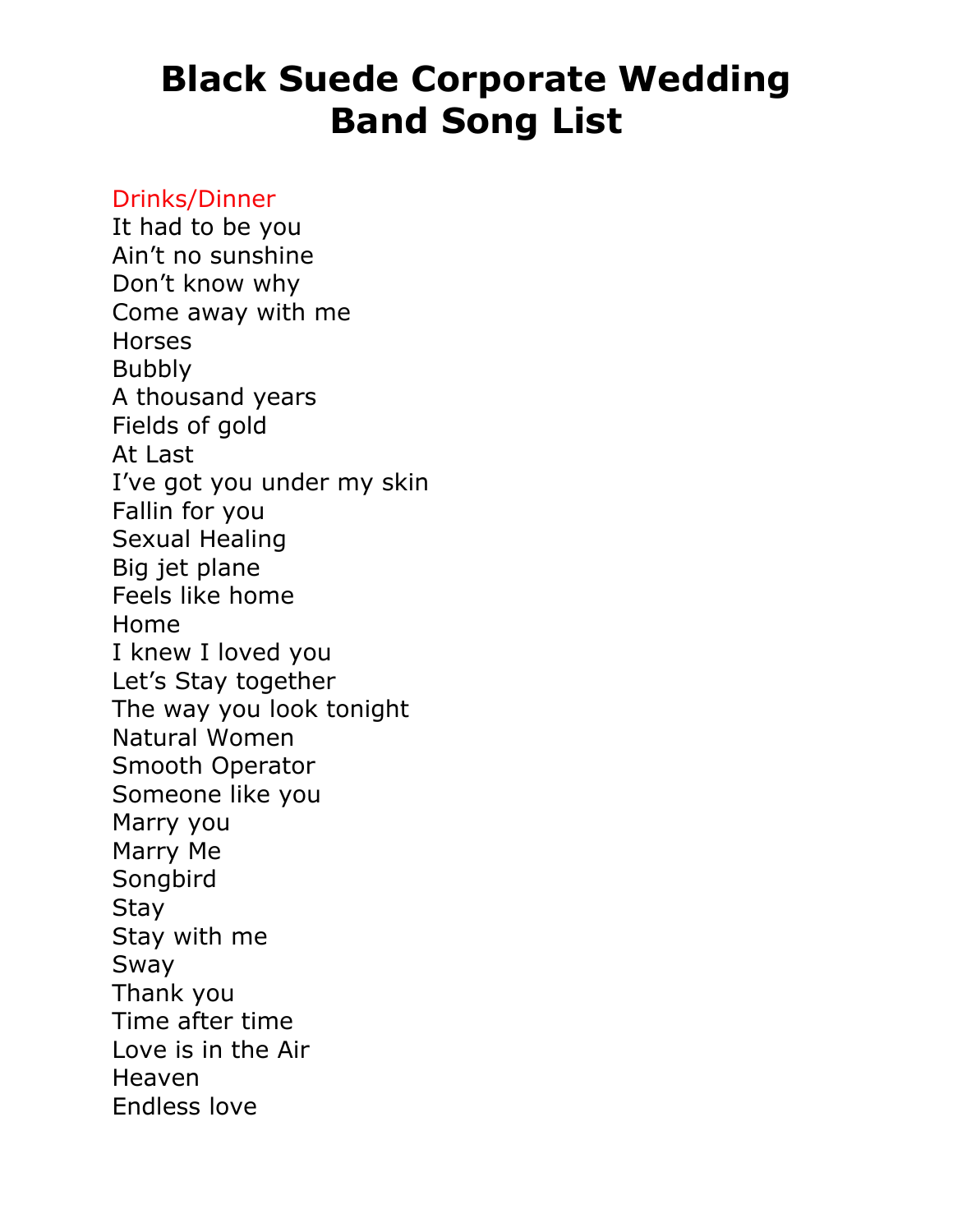Close to you Time after time You to me are everything All that Jazz Turn me on Kissing you Sunrise Truly Madly Deeply Somewhere over the rainbow The best is yet to come Just the way you are Moondance Can't take my eyes off you Steel my kisses Smooth Operator If I ain't got you Unchained Melody All of Me Fly me to the moon Thinking out loud Budapest Perfect Dock of the bay Style I feel it coming (NEW) Everyday People Fallin (Jess Mauboy)

#### PARTY/DANCE

Footloose Brown Eyed Girl Funky Music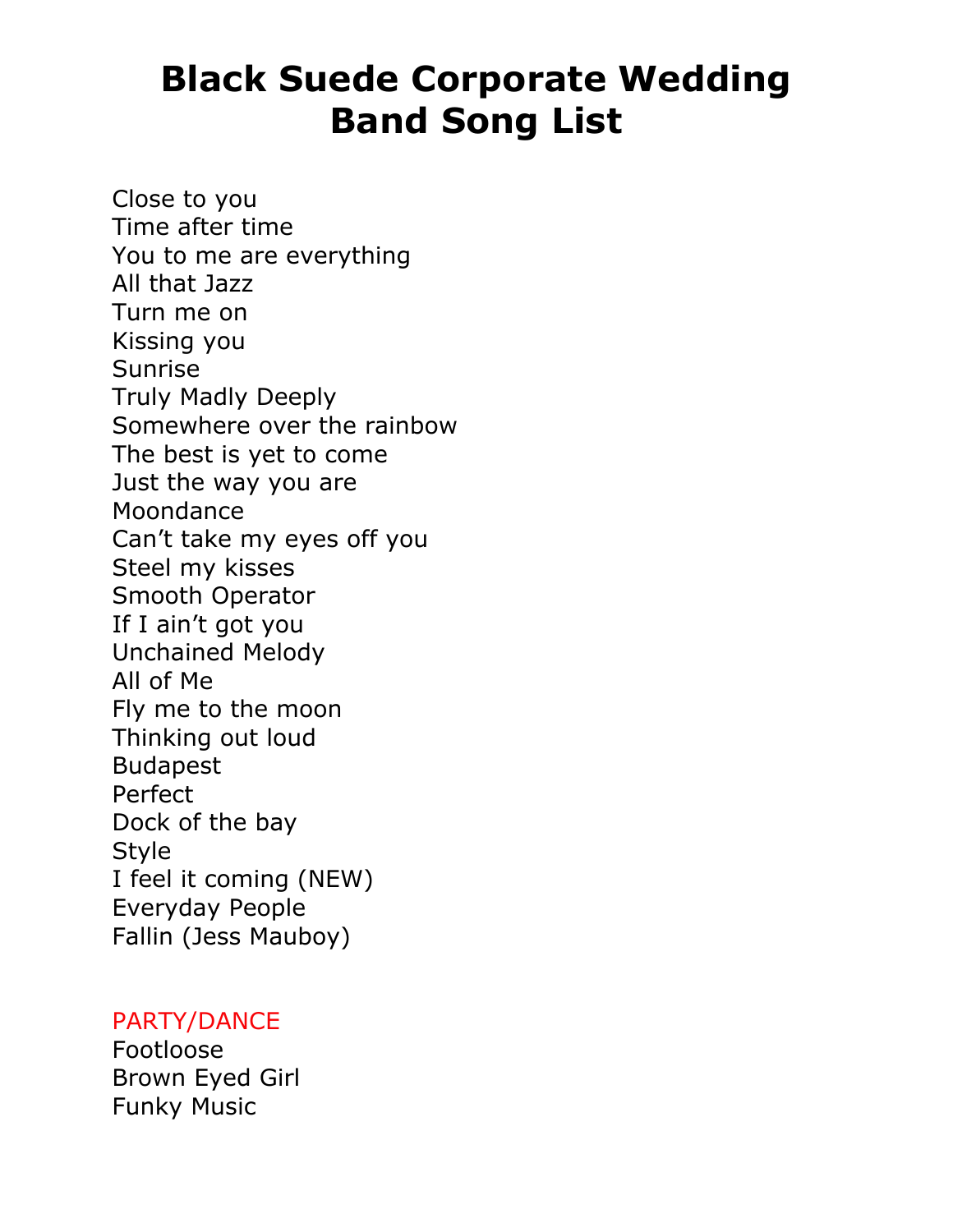All Night Long Superstition Steal My Kisses Kiss I'm a Believer Stuck in the Middle Jessie's Girl Twist and Shout Hot and Cold Release Me Rolling in the Deep Dancing Queen **Holiday** I Gotta Feelin Mumma Mia What I like about you Oh What a night Hey Soul Sister River Deep Mountain High Rock DJ Crazy in Love I love a nightlife On a night like this Startin something Kiss How will I know Love really Hurts If you could read my mind Happy **Treasure** Get Lucky Blurred Lines Love is in the air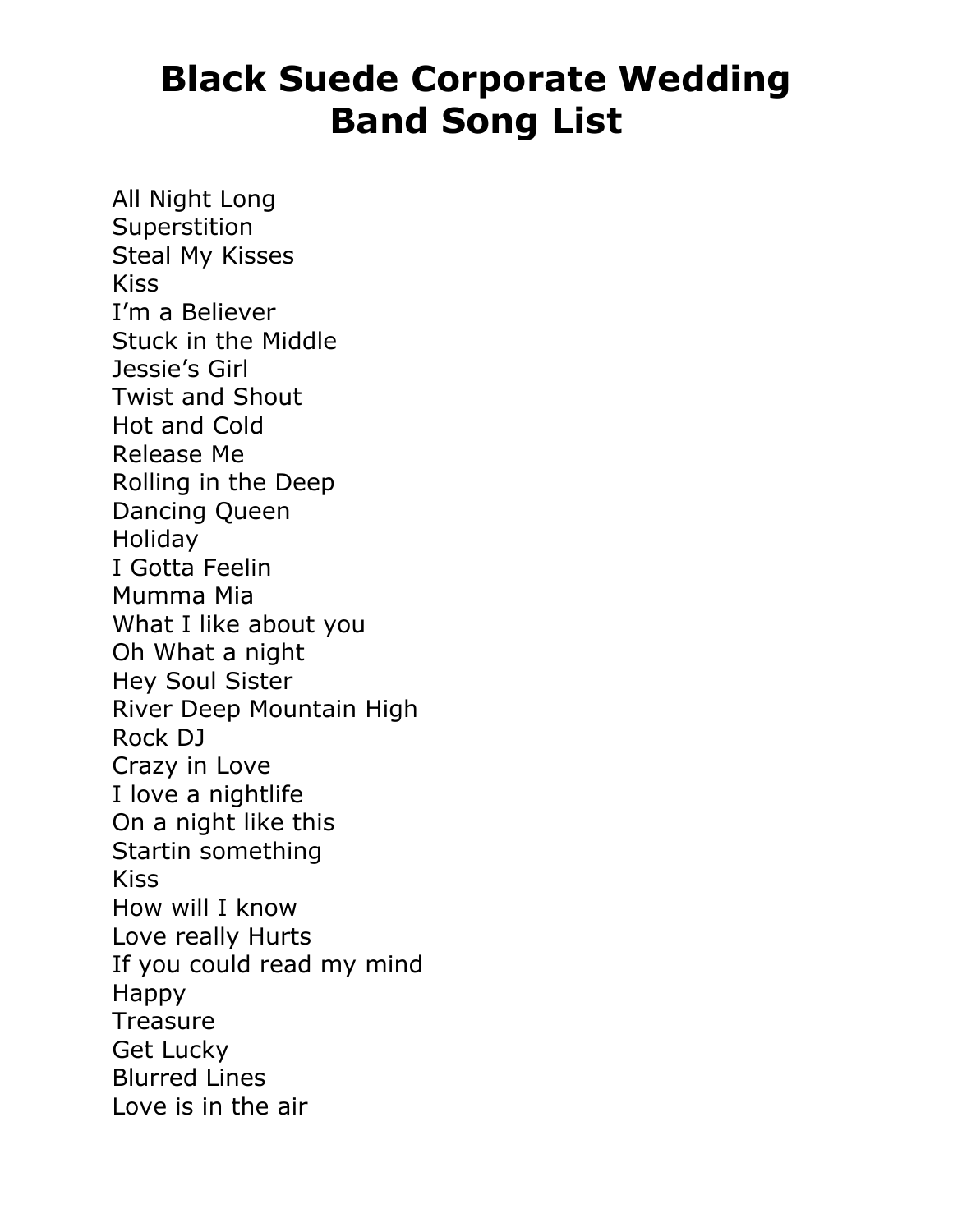It's my party Let's get loud Knock on wood Walkin on Sunshine Call me baby Brokenhearted **Nutbush Teardrops** Time of my life Run to Paradise December 63 I Feel Good Lady Marmalade Locked out of Heaven It's raining Men Man I feel like a Women Wake me up before you go go We are family I will survive I wanna Dance with Somebody. Sign Sealed Delivered You're the Voice Saw her standing there Sweet Home Alabama Only girl in the world Price Tag Valerie Blame it on the boogie Forget You Moves like Jagger We found love Can't stop the feeling **Celebration**